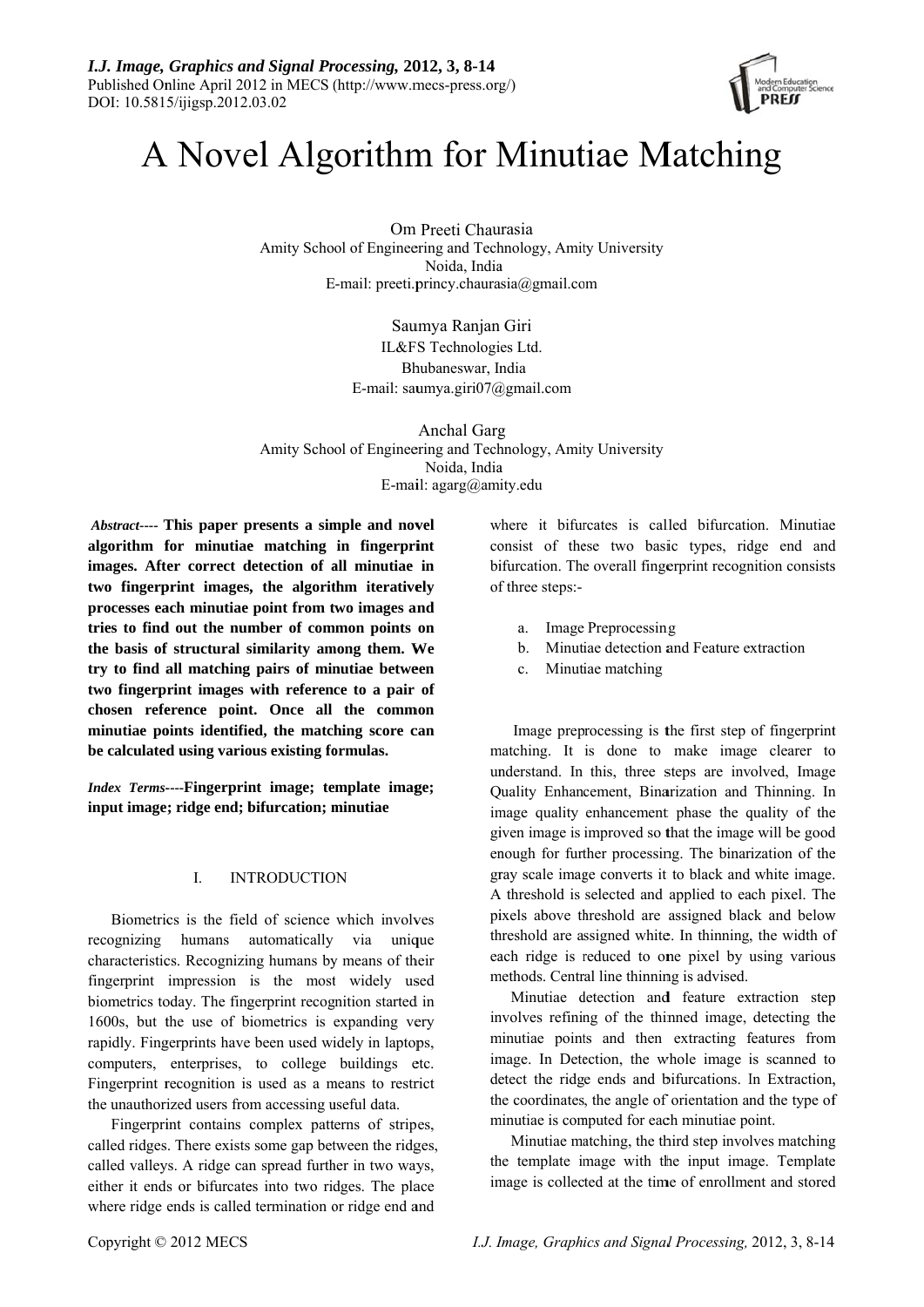in the database. During recognition phase, the input image is compared against template image. This phase decides whether the two images are from the same finger or from different fingers.

We are going to propose a novel algorithm for the last step i.e. minutiae matching. The basic idea behind our algorithm is to draw all possible number of polygons by joining all detected minutiae points of a given image. This is done for both the template image and the input image. Then the polygons of one image are overlapped on other image such that maximum numbers of polygons coincide.





simply considering the length of sides and angles made by y two sides. Two polygons can be compared for equality by





We can say polygon-1 and polgon-2 are same if the following conditions are true.

 $AB = PQ$ ,  $BC = QR$ ,  $CD = RS$ ,  $DE = ST$ ,  $EF = TU$ ,  $AF = PU$  $a = p, b = q, c = r, d = s, e = t, f = u$ a a shekarar a tsannin a tsarar a tsarar a tsannin a tsarar a tsarar a tsarar a tsarar a tsarar a tsarar a tsa and

fingerprint samples on this idea. Two fingerprints match only when they form similar polygons after joining the minutiae points. This is all about our algorithm and we match two yy<br>lee<br>4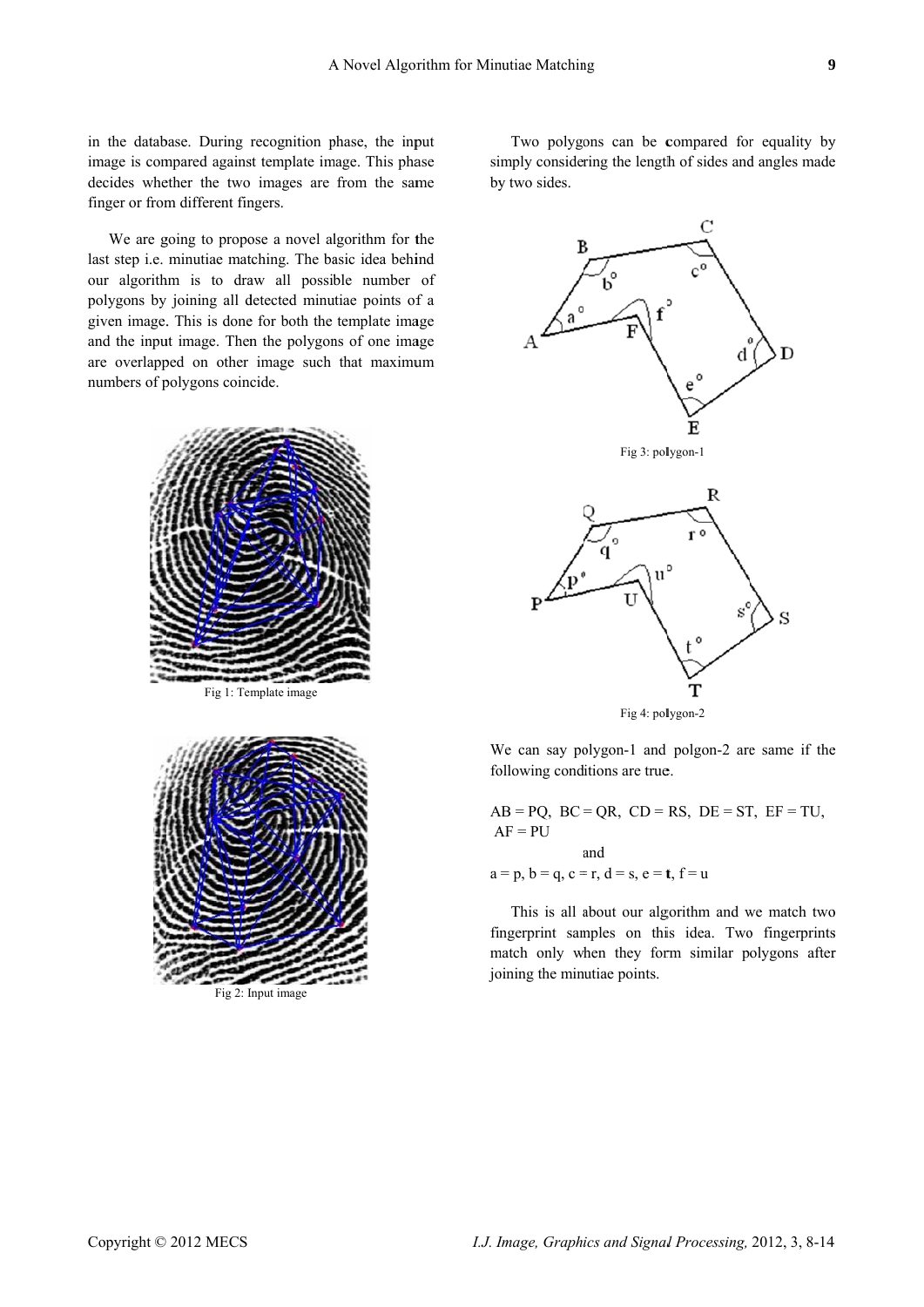### II. PRIVIOUS WORK DONE ON MINUTIAE M MATCHING

A lot of work has been done successfully in this area in past. One of the most widely used methods is  $[3,1]$  to create a matrix, called *rotate value*, of the orientation angle difference between each template minutiae,  $T_k$  ( $1 \leq k \leq NT$ ), and each input minutiae,  $I_m$ *(1≤m≤NI)*. Here, NT and NI represent the total number of minutiae in the template and input sets, respectively. The value at *rotate values*  $(k,m)$  represents the difference between the orientation angles of  $T_k$  and  $I_m$ .

$$
\begin{pmatrix} r_m^I \\ \phi_m^I \\ \phi_m^I \end{pmatrix} = \begin{pmatrix} \sqrt{(row_m^I - row_{ref}^I)^2 + (col_m^I - col_{ref}^I)^2} \\ \tan^{-1} \left( \frac{row_m^I - row_{ref}^I}{col_m^I - col_{ref}^I} \right) + rotatevalues(k, m) \\ \theta_m^I - \theta_{ref}^I \end{pmatrix}
$$

The above formula is used to calculate the radial distance, radial angle and the orientation for template image and the input image. Then these values are compared among the minutiae points, one point from template and one from input image, with certain threshold value to find the matching points.

Another method called focal point [5] considered as reference point is chosen that is designed as a center of moment in polar coordinate for the fingerprint matching method. The focal point for any type of fingerprint images can be identified and tested with various orientation, elastic distortion and noise.

Another approach for minutiae matching is done by calculating the differences of spatial and orientation of minutiae [6]. nutiae [6].<br>Fingerprint minutiae can be matched by using both

the local and global structures of minutiae [7]. The local structure of a minutia describes a rotation and translation invariant feature of the minutia in its neighborhood. It is used to find the correspondence of two minutiae sets and increase the reliability of the global matching. The global structure of minutiae reliably determines the uniqueness of fingerprint.

According to He et al.'s [8] matching algorithm use of a variable sized bounding box makes the matching algorithm more robust to non-linear deformation between fingerprint images.

Another interesting technique was proposed [9], where the minutiae points are connected using a Delaunay triangulation and analyzes the relative position and orientation of each minutia with respect to its neighbors obtained by the triangle structure. Two fingerprints are considered matching, if their triangle structures are similar according the neighbor relationship.

features of fingerprint image, including the mean ridge width and the normalized quality estimation of the whole image, and proposed a novel fingerprint matching algorithm based on minutiae sets combined with the global statistical features. This algorithm has ad dvantage of both local and global features in fingerprint matching. Shi et al. [10] introduced two global statistical erleet on all geeds in a seeds in a seeds in a seed of the control of the control of the control of the control of the control of the quantity of the quantity of the quantity of the quantity of the quantity of the quantity

minutia polygons algorithm that is used to match distorted fingerprints. A minutia polygon describes not only the minutia type and orientation but also the minutia shape. This technique employs an improved distortion model using a Multi-quadric basis function with parameters. Adjustable parameters make this model more suitable for fingerprint di stortion. Xuefeng Liang and Tetsuo Asano [11] proposed a

#### III. PROPOSED ALGORITHM

coordinates of the detected minutiae and the types of m minutiae. For our proposed algorithm we need to store the

| Absolute co ordinate | <b>Minutiae Type</b> |
|----------------------|----------------------|
| 79,102               | <b>Bifurcation</b>   |
| 75,214               | Ridge End            |
| 64,110               | <b>Bifurcation</b>   |
| 157,182              | Ridge End            |

TABLE I. THE EXTRACTED FORMAT CAN BE SEEN AS **FOLLOWS** 

These details are stored for the template and the input image. From these two sets of attributes our algorithm decides whether the images are from same finger or from different finger. The detail about the algorithm is explained in the next section.

## IV. ILLUSTRATION OF THE PROPOSED ALG GORITHM

is 5 and the total number of minutiae in the input image is 8. The algori thm works as follows. Let us say the total no. of minutiae in the template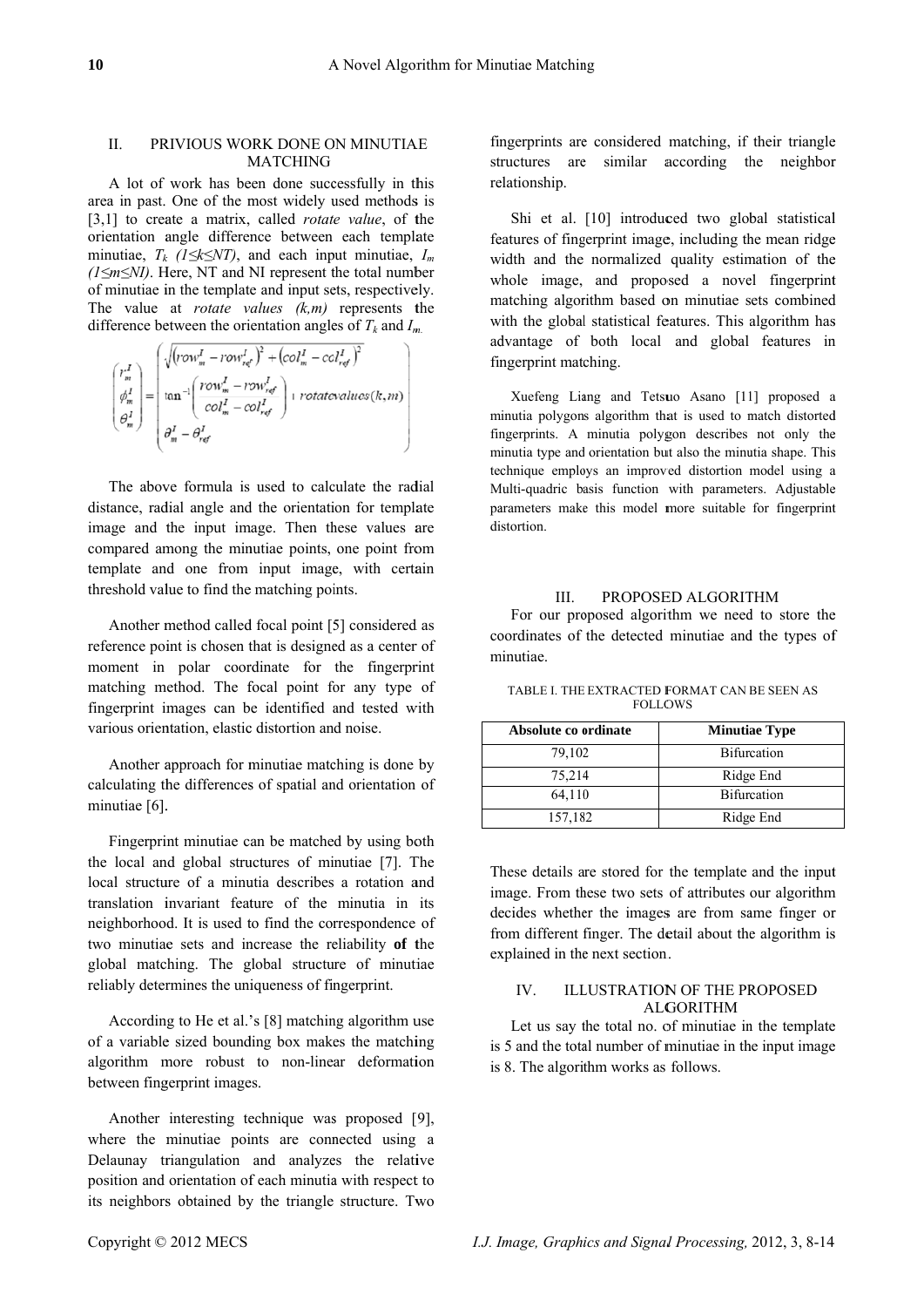| <b>Name</b> | Co ordinate | Radial<br><b>Distance</b> | <b>Minutiae Type</b> |
|-------------|-------------|---------------------------|----------------------|
|             | 79,102      |                           | <b>Bifurcation</b>   |
| B           | 75,214      | 112                       | Ridge end            |
| C           | 64,110      | 17                        | <b>Bifurcation</b>   |
|             | 157,182     | 111                       | Ridge end            |
| E           | 50,255      | 156                       | <b>Bifurcation</b>   |

#### TABLE II. FOR TEMPLATE

| <b>TABLE III. FOR INPUT IMAGE</b> |  |  |
|-----------------------------------|--|--|
|                                   |  |  |

| <b>Name</b> | Co ordinate | Radial<br><b>Distance</b> | <b>Minutiae Type</b> |
|-------------|-------------|---------------------------|----------------------|
| P           | 75,103      |                           | <b>Bifurcation</b>   |
| О           | 87,90       | 18                        | <b>Bifurcation</b>   |
| R           | 172,146     | 106                       | Ridge end            |
| S           | 108,206     | 108                       | Ridge end            |
| T           | 101,254     | 153                       | <b>Bifurcation</b>   |
| Ħ           | 224,228     | 194                       | Ridge end            |
| V           | 187,52      | 123                       | Ridge end            |
| W           | 231,133     | 159                       | Ridge end            |

The radial distance is calculated using the following formula.

$$
\sqrt{(row_{m} - row_{ref})^{2} + (col_{m} - col_{ref})^{2}}
$$

The radial distance is the distance of the coordinate from a chosen reference point. So if the reference point and the coordinate are the same, then the radial distance will be zero.

During pairing the minutiae we must be careful about the type of minutiae (Ridge and Bifurcation). Bifurcations should be paired with bifurcation of other image and the same is for ridges. Let us pair the reference point 'A' of template image with the reference point 'P' of input image. Now other calculations are as follows.

Calculation of Angles made between minutiae points with the reference point as center. Angles can be easily calculated from the coordinates of three points.

TABLE IV. FOR TEMPLATE

| A           | R            |               |              | E            |
|-------------|--------------|---------------|--------------|--------------|
| B           | --           | $60^{\circ}$  | $46^{\circ}$ | $Q^{\circ}$  |
| $\mathbf C$ | $60^{\circ}$ | --            | $106^\circ$  | $51^\circ$   |
| D           | $46^{\circ}$ | $106^{\circ}$ | --           | $55^{\circ}$ |
| Е           | q°           | $51^\circ$    | $55^{\circ}$ | --           |

TABLE V. FOR INPUT IMAGE

| P            | О            | R            | S            | Т            | U            | $\mathbf{V}$ | W  |
|--------------|--------------|--------------|--------------|--------------|--------------|--------------|----|
| Q            | --           |              |              |              |              |              |    |
| R            | $71^{\circ}$ | --           |              |              |              |              |    |
| S            | $120^\circ$  | $48^{\circ}$ | --           |              |              |              |    |
| T            | $128^\circ$  | $56^{\circ}$ | $8^{\circ}$  | --           |              |              |    |
| U            | $87^\circ$   | $16^{\circ}$ | $32^{\circ}$ | $40^{\circ}$ |              |              |    |
| $\mathbf{V}$ | $23^{\circ}$ | $48^{\circ}$ | $97^\circ$   | $105^\circ$  | $64^{\circ}$ | --           |    |
| W            | $58^{\circ}$ | $13^{\circ}$ | $61^{\circ}$ | $69^\circ$   | $29^\circ$   | $35^{\circ}$ | -- |

Here the angle  $71^{\circ}$  represents the angle RPQ = QPR=  $71^\circ$ . 'P' is the chosen reference point. So the angle represents the angle made between 'Q' and 'R' made with the reference point 'P'.



Fig 4: Figure shows the arrangement of minutiae points on the image

The following table shows the result of matching of the minutiae points on the basis of radial distance only.

| <b>Minutie</b><br>Points of<br>Template | Radial<br><b>Distance</b><br>from<br><b>Reference</b><br>point | <b>Minutiae</b><br>Points of<br>Input<br>image | <b>Radial</b><br><b>Distance</b><br>from<br><b>Reference</b><br>point | <b>Difference</b><br>in radial<br>distance |
|-----------------------------------------|----------------------------------------------------------------|------------------------------------------------|-----------------------------------------------------------------------|--------------------------------------------|
| A                                       |                                                                | P                                              |                                                                       |                                            |
| в                                       | 112                                                            | S                                              | 108                                                                   |                                            |
| $\subset$                               | 17                                                             |                                                | 18                                                                    |                                            |
|                                         | 111                                                            | R                                              | 106                                                                   | 5                                          |
| E                                       | 156                                                            | T                                              | 153                                                                   |                                            |

TABLE VI. RADIAL DISTANCE COMPARISON

If we set the threshold value of difference between the radial distances is 5, then all the above points are matched. So the minutiae points paired (Only radial distance is considered) till now are as follows: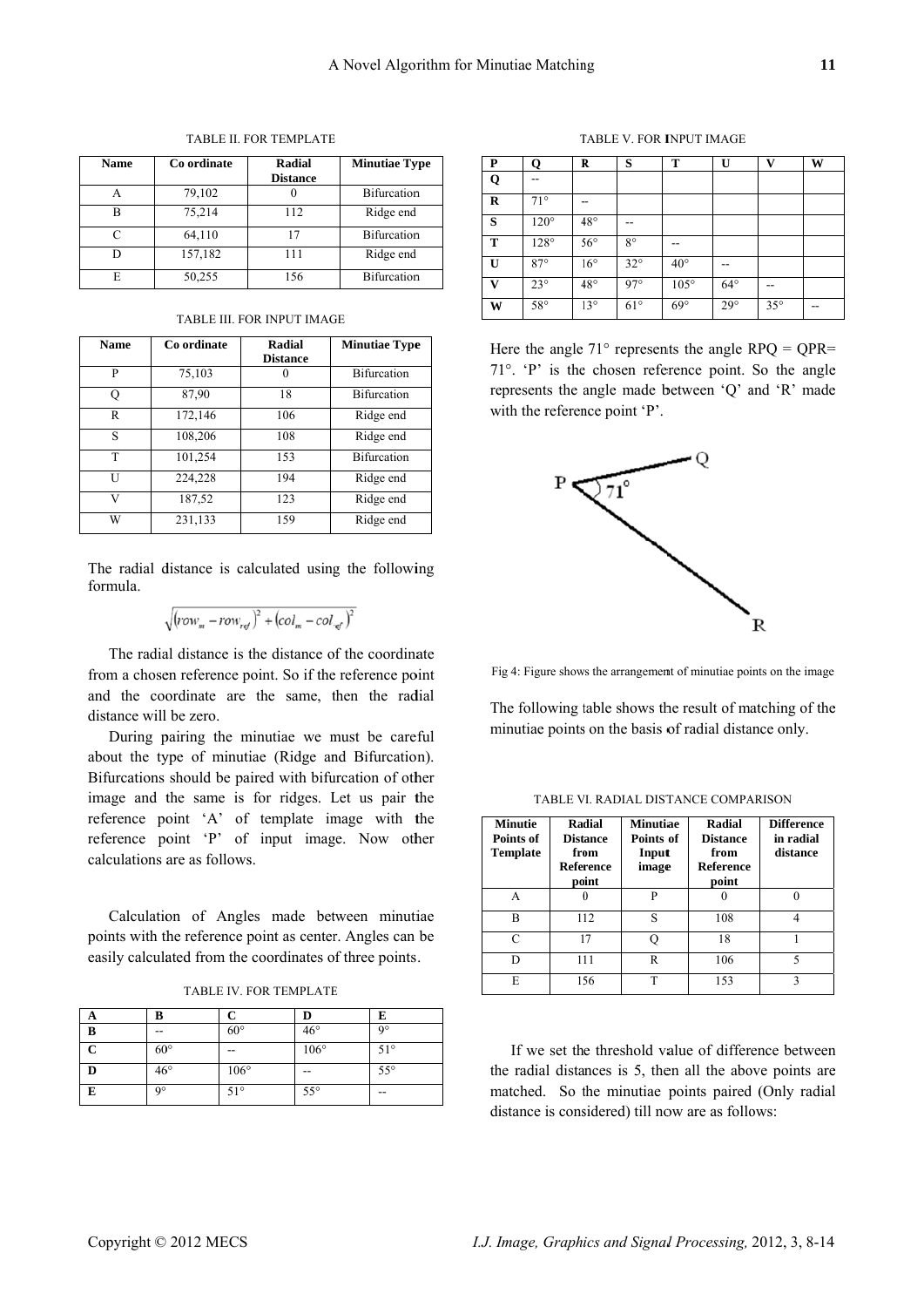| $A - P$ |  |  |  |
|---------|--|--|--|
| $B-S$   |  |  |  |
| $C - Q$ |  |  |  |
| $D - R$ |  |  |  |
| $E-T$   |  |  |  |

Now let us compare the angles made by each point with other points.

TABLE VII. ANGLE COMPARISON

| A/P | B/S                      | C/O                      | D/R                     | E/T |
|-----|--------------------------|--------------------------|-------------------------|-----|
| B/S | --                       |                          |                         |     |
| C/O | $60^{\circ}/120^{\circ}$ | --                       |                         |     |
| D/R | $46^{\circ}/48^{\circ}$  | $106^{\circ}/71^{\circ}$ | --                      |     |
| E/T | $9^{\circ}/8^{\circ}$    | $51^{\circ}/128^{\circ}$ | $55^{\circ}/56^{\circ}$ | --  |

Let us discuss in detail about the above table. It shows the angle CAB =  $60^{\circ}$  and the angle QPS=  $120^{\circ}$ . But we have the following pairs from the previous analysis.

$$
A-P
$$
  
C-Q  
B-S

If this is the scenario, then the angles must be same. So this contradicts and it means 'C' may be a different minutiae point and not the counterpart of 'Q'. The same condition is for 'B' and 'S'. The difference between the angles is  $120^{\circ}$  -  $60^{\circ}$  =  $60^{\circ}$ . Let us say the threshold value for angle difference is 5°, and then this does not satisfy the criteria.



Fig 5: Figure shows the arrangement of minutiae points on the template image and the input image respectively

So if we calculate the difference between angles we find only the following angles lie below the threshold value.

Angle DAB and angle RPS, difference is 2°. Angle EAB and angle TPS, difference is 1°. Angle EAD and angle TPR, difference is 1°. This implies the following pairs are correct.

- $A P$
- $D R$
- $B-S$
- $E-T$

So we can conclude that the given template and the input image have only 4 minutiae points matched with 'A' as reference point in the template image and 'P' as reference point in the input image.

The above matched minutiae points can be diagrammatically viewed as follows.



Fig 6: Figure shows the arrangement of all matched minutiae points on the template image



Fig 7: Figure shows the arrangement of all matched minutiae points on the input image

We can see that all the 4 minutiae points form similar structures in both the template and input image.

The same procedure is repeated for each chosen pair of reference points. The highest number of matching point is the result.

#### $V_{\cdot}$ THE ALGORITHM FOR MINUTIAE **MATCHING**

1. Repeat step-2 to step-5 until all minutiae points consumed.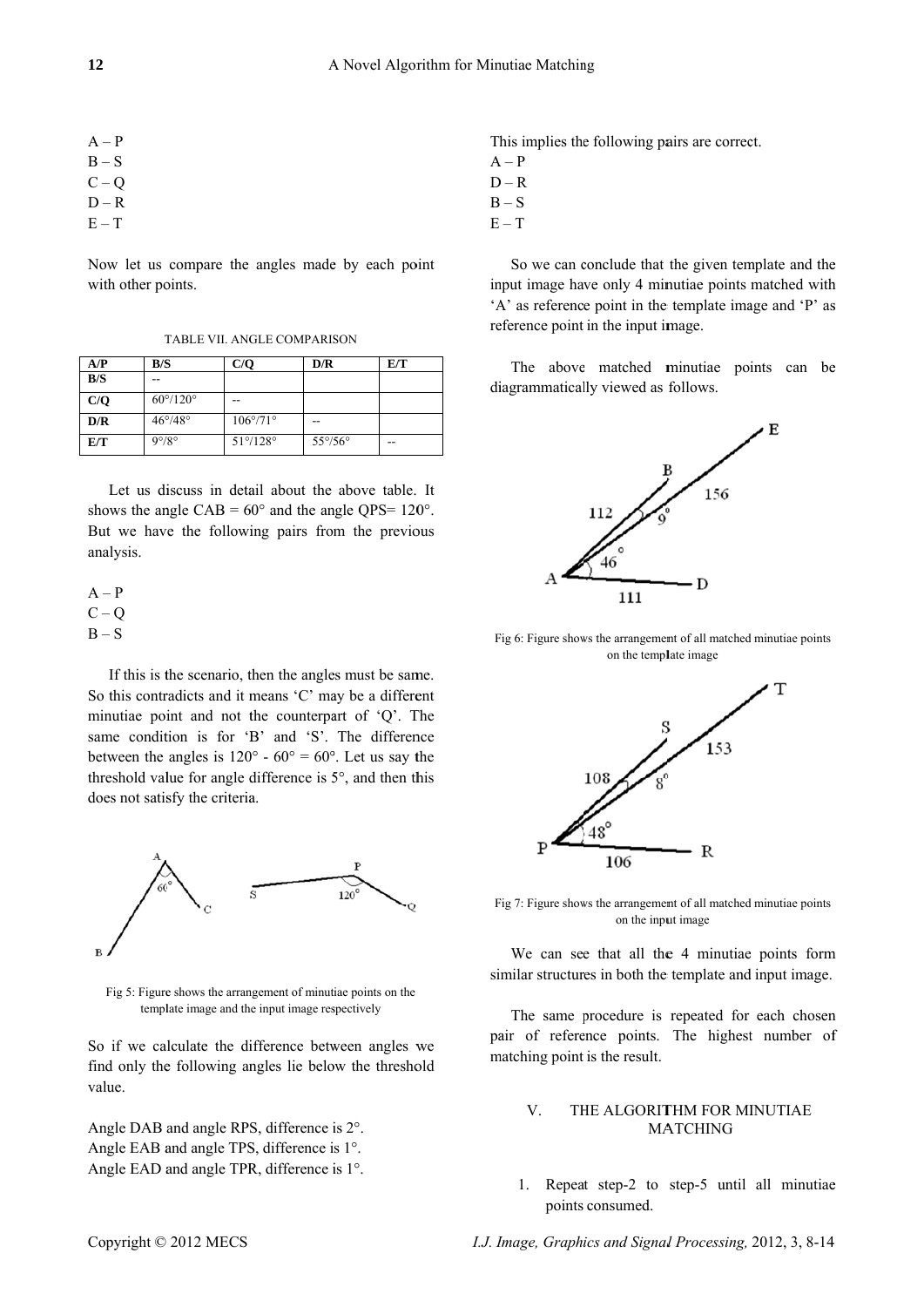- 2. Take one minutiae point from template and one from input image as reference and repeat step-3 to step-4 until all minutiae points are
- consumed. 3. Calculate radial distances for all points from the reference point for both the template and the input image.
- 4. Pair one minutiae point from template with one from input image if the difference in radial distance of the points  $\le$  certain threshold value and their type are same.
	- a. If the above condition is true, then find the angle between two minutiae of an image made with the reference point. Find the same angle in other image.
	- b. If difference between the angles  $\leq$  certain threshold value, then pair minutiae points from template and input image.
- 5. Count the number of pairs (non repeating pairs) and this represents total number of matching minutiae points for a particular pair of reference points. Store the count value.
- 6. Finally select the maximum count value. This is the final matching minutiae points.

## VI. CONCLUSION AND FUTURE WORK

We have developed an algorithm for minutiae matching on the basis of structural similarity of minutiae points on the finger print image. There are only two kinds of minutiae that are considered in the above algorithm, in fact various types of minutiae can be matched using the same algorithm. We have tested the algorithm and found it efficient to a great extent. The algorithm is tad slower than some other algorithm but gives better result. In future the time complexity of the algorithm can be reduced and the same algorithm can be used in applications other than fingerprint matching where 2D structural similarity is concerned.

#### **REFERENCES**

- [1] Graig T. Diefenderfer, June 2006. Thesis on "Fingerprint Recognition" at Naval Postgraduate School, Monterey, California**,**.
- [2] Ravi J, K. B. Raja, Venugopal K. R., Fingerprint Recognition using Minutiae Score Matching, International Journal of Engineering Science and Technology Vol.1(2), 2009, 35-42.
- [3] Xiping Luo, Jie Tian and Yan Wu, A Minutia Matching Algorithm in Fingerprint Verification,
- [4] P. Kumar, S. R. Giri, G. R. Hegde and K. Verma, A Novel Algorithm to Extract Connected Components in a Binary Image of Vehicle License Plates, IJECCT 2012, Vol. 2 (2), Page 27-32.
- [5] Krisakorn Rerkrai and Vutipong Areekul, "A New Referance Point For Fingerprint Recognition".
- [6] F.A. Afsar, M. Arif and M. Hussain, Fingerprint Identification and Verification System using Minutiae matching, National Conference on Emerging Technologies 2004.
- [7] Xudong Jiang and Wei-Yun Yau, Fingerprint Minutiae Matching Based on the Local And Global Structures.
- [8] Yuliang He, Jie Tian, Xiping Luo, Tanghui Zhang. Image enhancement and minutiae matching in fingerprint verification. Elsevier, Pattern Recognition Letters 24 (2003) 1349–1360
- [9] Giuseppe Parziale and Albert Niel. Fingerprint Matching Using Minutiae Triangulation.
- [10] Peng Shi, Jie Tian, Qi Su, Xin Yang. A Novel Fingerprint Matching Algorithm Based on Minutiae and Global Statistical Features. Biometrics: Theory, Applications, and Systems, 2007. BTAS 2007. First IEEE International Conference. 27-29 Sept. 2007
- [11] Xuefeng Liang and Tetsuo Asano. Fingerprint Matching Using Minutia Polygons. 18th International Conference on Pattern Recognition - Volume 01.

**Om Preeti Chaurasia** is pursuing M.Tech in Amity University, Noida, India. She received the B.Tech degree from Noida Institute of Engineering and Technology, Noida, India in 2009. Her research areas include Data Mining, Artificial Intelligence and Software Engineering.

**Saumya Ranjan Giri** is a Software Engineer at IL&FS Technologies Ltd., Bhubaneswar. He received the B.Tech degree from Biju Patnaik University of Technology, Odisha, India in 2009 and the M.Tech degree from IIIT Bhubaneswar, Odisha, India in 2011. He has published articles in International Journals and Conferences. He has presented papers in International Conferences. His current research areas include Image Processing, Data Structures and Data Compression.